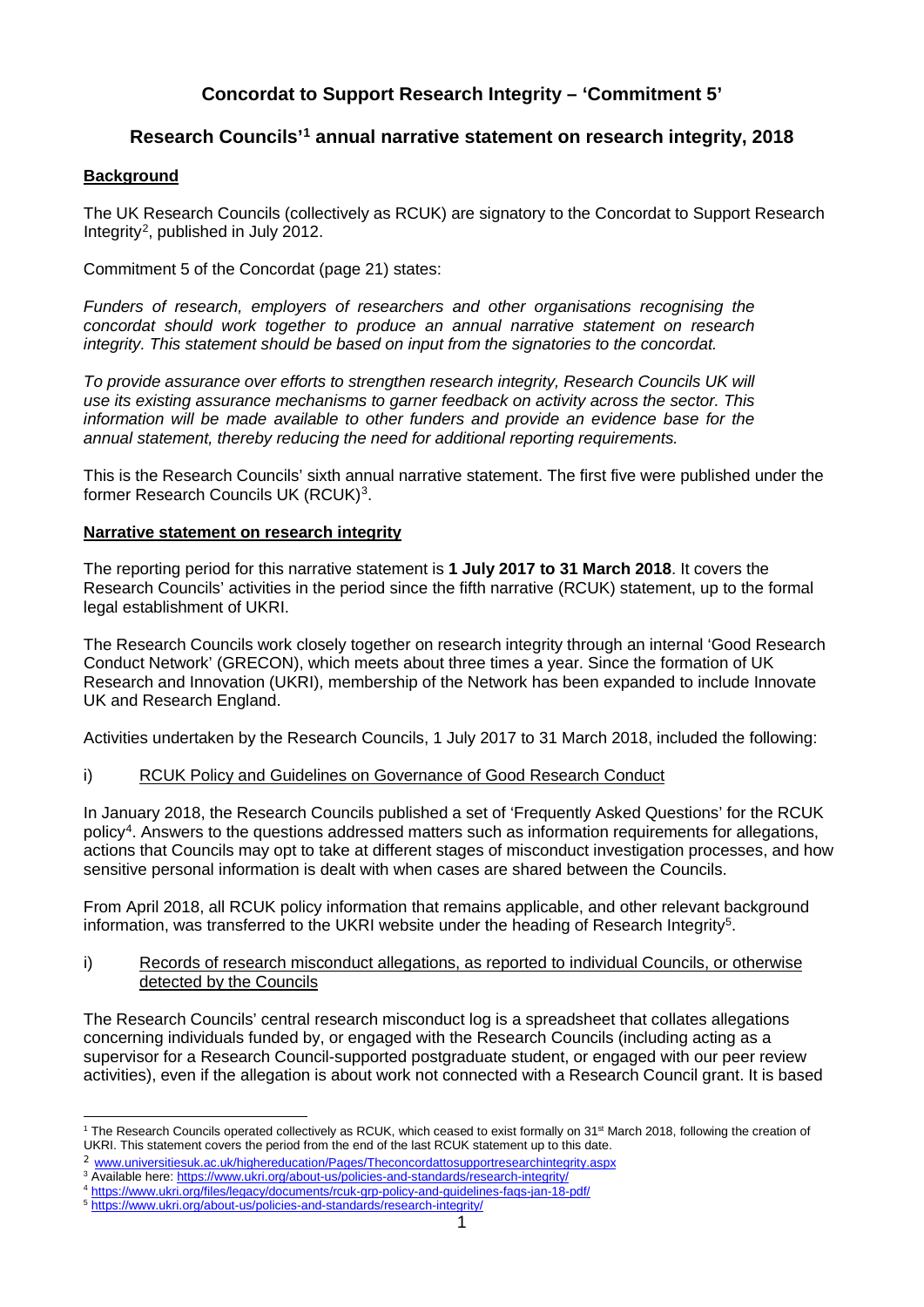on individual Research Councils' spreadsheets, with identifying data of respondents removed<sup>[6](#page-1-0)</sup>. In January 2018, oversight of this log transferred to then-shadow UKRI. It is now also shared with UKRI Policy Branch (within UKRI Strategy Directorate) and the research integrity leads of Innovate UK and Research England, as members of GRECON.

The aim of the log is to provide a basis for GRECON members to learn from each other, respond to external requests consistently, and identify possible duplicate notifications. It also helps discern trends within the data for strategic understanding.

Summary information for allegations held in the Research Councils' research misconduct log is given at **Annex 1**, for financial years 2015-16 to 2017-18[7.](#page-1-1) It should be noted that any discernable upward trend in numbers of cases may reflect increased awareness of Research Councils' policy requirements and better reporting.

ii) Included questions asked about Research Integrity within the RCUK Assurance Programme of Research Organisations

Research Organisations (ROs) that receive funding from the Research Councils are subject to a Funding Assurance Programme (formerly RCUK, now managed by UKRI).

During the financial year 2017/1[8](#page-1-2)<sup>8</sup>, there were 36 assurance assignments (comprising 18 site visits and 18 desk-based reviews). The ROs involved are listed at **Annex 2**. Assurance ratings take account of the fieldwork review of relevant local policies (e.g., Research Integrity, Ethics and Misconduct). During the fieldwork, policies are reviewed against the Research Councils' expectations within the RCUK Good Research Conduct policy; meetings also take place with Departmental staff to evidence the way Research Integrity, Ethics and Misconduct are managed and promoted within the Research Organisation. For each assignment report, there is a section recording any findings relevant to Research Integrity, Ethics or Misconduct.

#### iii) Oral evidence to the House of Commons Science and Technology Select Committee Inquiry on Research Integrity

RCUK submitted written evidence to the Inquiry on 22 March 2017 (in the previous reporting period)<sup>[9](#page-1-3)</sup>. Following announcement of the 2017 General Election, the Inquiry was put into abeyance. It was restarted in November 2017, with the S&T Committee having been re-established in October under a new Chair (Norman Lamb MP). RCUK gave oral evidence to the Inquiry in January 2018<sup>[10](#page-1-4)</sup>; the Research Councils also supported then-shadow UKRI's collective interactions with the Inquiry, within this reporting period<sup>[11](#page-1-5)</sup>.

iv) UUK Working Group on Research Integrity

The Councils of UKRI, alongside the UKRI Policy Branch, have been participating in the UUK Working Group on Research Integrity. The Working Group organised the first UK Research Integrity Forum in March 2018, in which Research Councils' and UKRI Strategy Directorate representatives participated.

v) Other meetings on research integrity

During this reporting period, the Research Councils participated in other meetings on research integrity, including the Russell Group's Integrity Forum meeting in October 2017.

<span id="page-1-0"></span><sup>&</sup>lt;sup>6</sup> Further details about how information on allegations is handled by the Research Councils are given in the RCUK policy FAQs: https://www.ukri.org/files/legacy/documents/rcuk-grp-policy-and-guidelines-faqs-jan-18-pdf<br>7 It should be noted that came access ways

<span id="page-1-1"></span>It should be noted that some cases may be duplicated, where reported to more than one Research Council. The Councils are working towards eliminating such 'double counting'.<br><sup>8</sup> While this statement is for a reporting period of 1/07/17-31/03/18, total figures for FY2017-18 are provided, as standard UKRI Funding

<span id="page-1-2"></span>Assurance data,

<span id="page-1-3"></span><sup>9</sup> [http://data.parliament.uk/writtenevidence/committeeevidence.svc/evidencedocument/science-and-technology-committee/research](http://data.parliament.uk/writtenevidence/committeeevidence.svc/evidencedocument/science-and-technology-committee/research-integrity/written/48579.pdf)[integrity/written/48579.pdf](http://data.parliament.uk/writtenevidence/committeeevidence.svc/evidencedocument/science-and-technology-committee/research-integrity/written/48579.pdf)

<span id="page-1-4"></span><sup>10</sup> [https://www.parliament.uk/business/committees/committees-a-z/commons-select/science-and-technology](https://www.parliament.uk/business/committees/committees-a-z/commons-select/science-and-technology-committee/inquiries/parliament-2017/research-integrity-17-19/publications/)[committee/inquiries/parliament-2017/research-integrity-17-19/publications/](https://www.parliament.uk/business/committees/committees-a-z/commons-select/science-and-technology-committee/inquiries/parliament-2017/research-integrity-17-19/publications/)

<span id="page-1-5"></span><sup>&</sup>lt;sup>11</sup> Sir Mark Walport gave oral evidence in March 2017: [https://www.parliament.uk/business/committees/committees-a-z/commons](https://www.parliament.uk/business/committees/committees-a-z/commons-select/science-and-technology-committee/inquiries/parliament-2017/research-integrity-17-19/publications/)[select/science-and-technology-committee/inquiries/parliament-2017/research-integrity-17-19/publications/](https://www.parliament.uk/business/committees/committees-a-z/commons-select/science-and-technology-committee/inquiries/parliament-2017/research-integrity-17-19/publications/)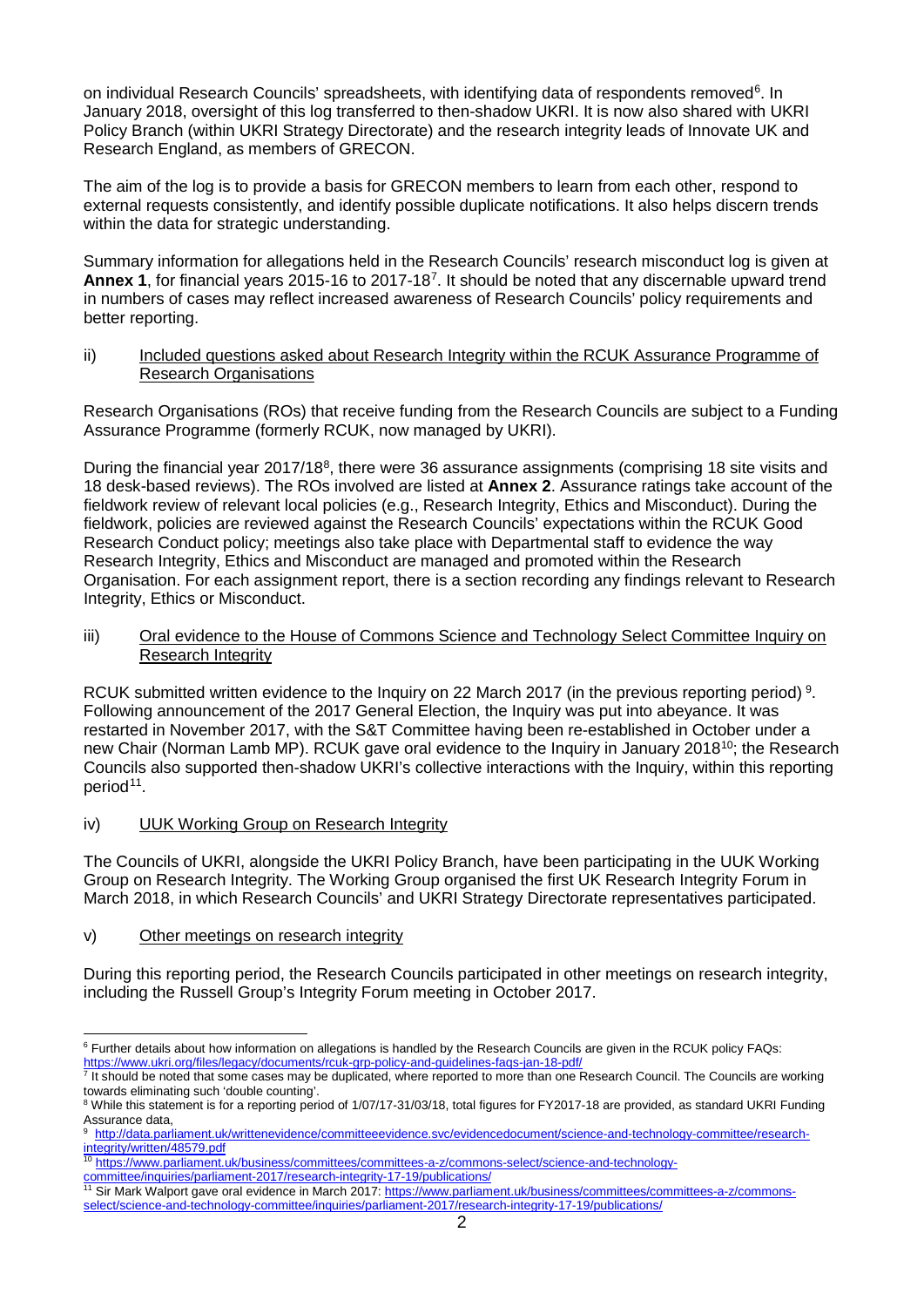#### **ANNEX 1**

## **MISCONDUCT ALLEGATIONS INFORMATION HELD BY THE RESEARCH COUNCILS**

Financial years 2015-16 to 2017-18[12](#page-2-0).

| Research<br><b>Council</b> | Type of misconduct <sup>13</sup>                                     | <b>Date first</b><br>informed | <b>Allegation</b><br>proceeded to | <b>Outcome</b>               |  |  |
|----------------------------|----------------------------------------------------------------------|-------------------------------|-----------------------------------|------------------------------|--|--|
|                            |                                                                      |                               | formal<br>investigation?          |                              |  |  |
| 2015/16                    |                                                                      |                               |                                   |                              |  |  |
| <b>BBSRC</b>               | Falsification                                                        | 21/02/2016                    | Yes                               | Allegation upheld            |  |  |
| <b>ESRC</b>                | Breach of duty of care                                               | 24/07/2015                    | Yes                               | Allegation upheld            |  |  |
| <b>NERC</b>                | Plagiarism                                                           | 27/08/2015                    | Yes                               | Allegation upheld            |  |  |
|                            | Misrepresentation                                                    | 24/09/2015                    | No                                | No formal allegation<br>made |  |  |
| 2016/17                    |                                                                      |                               |                                   |                              |  |  |
| <b>AHRC</b>                | Plagiarism                                                           | 28/10/2016                    | <b>No</b>                         | Allegation not upheld        |  |  |
|                            | Other                                                                | 08/02/2017                    | Yes                               | Allegation not upheld        |  |  |
| <b>BBSRC</b>               | Breach of duty of care                                               | 31/08/2016                    | Yes                               | Allegation upheld            |  |  |
|                            | Misrepresentation                                                    | 30/08/2016                    | Yes                               | Allegation upheld            |  |  |
|                            | Other                                                                | 21/12/2016                    | <b>No</b>                         | Allegation not upheld        |  |  |
|                            | Misrepresentation                                                    | 31/03/2017                    | Yes                               | Allegation not upheld        |  |  |
| <b>EPSRC</b>               | Plagiarism                                                           | 18/10/2016                    | <b>No</b>                         | Allegation upheld            |  |  |
|                            | Plagiarism                                                           | 28/10/2016                    | <b>No</b>                         | Allegation not upheld        |  |  |
|                            | Plagiarism                                                           | 04/02/2017                    | Yes                               | Allegation not upheld        |  |  |
|                            | Improper dealing with<br>allegations of<br>misconduct                | 15/02/2017                    | <b>No</b>                         | Ongoing                      |  |  |
| <b>ESRC</b>                | Plagiarism                                                           | 31/08/2016                    | <b>No</b>                         | Allegation not upheld        |  |  |
| <b>MRC</b>                 | Falsification                                                        | 06/07/2016                    | <b>No</b>                         | Allegation not upheld        |  |  |
|                            | Falsification                                                        | 17/08/2016                    | <b>No</b>                         | Allegation not upheld        |  |  |
|                            | Other                                                                | 13/01/2017                    | Yes                               | Allegation not upheld        |  |  |
|                            | Fabrication                                                          | 17/02/2017                    | <b>No</b>                         | Allegation upheld            |  |  |
|                            | Fabrication                                                          | 22/02/2017                    | <b>TBC</b>                        | Ongoing                      |  |  |
| <b>NERC</b>                | Fabrication                                                          | 22/07/2016                    | <b>No</b>                         | Allegation not upheld        |  |  |
|                            | Breach of duty of care                                               | 05/12/2016                    | Yes                               | Allegation not upheld        |  |  |
|                            | Misrepresentation                                                    | 31/10/2016                    | Yes                               | Allegation upheld            |  |  |
| 2017/18                    |                                                                      |                               |                                   |                              |  |  |
| <b>AHRC</b>                | Plagiarism; improper<br>dealing with<br>allegations of<br>misconduct | 20/06/2017                    | Yes                               | Allegations not<br>upheld    |  |  |
| <b>BBSRC</b>               | Plagiarism                                                           | 31/05/2017                    | <b>No</b>                         | Allegation not upheld        |  |  |
|                            | Misrepresentation                                                    | 10/05/2017                    | Yes                               | Allegation upheld            |  |  |
|                            | Misrepresentation                                                    | 06/07/2017                    | Yes                               | Allegation upheld            |  |  |

<sup>12</sup> It should be noted that some cases may be duplicated, where reported to more than one Research Council. The Councils are working

<span id="page-2-1"></span><span id="page-2-0"></span>towards eliminating such 'double counting'.<br><sup>13</sup> Classified according to the categories of research misconduct set out in the RCUK Policy and Guidelines on Governance of Good Research Conduct.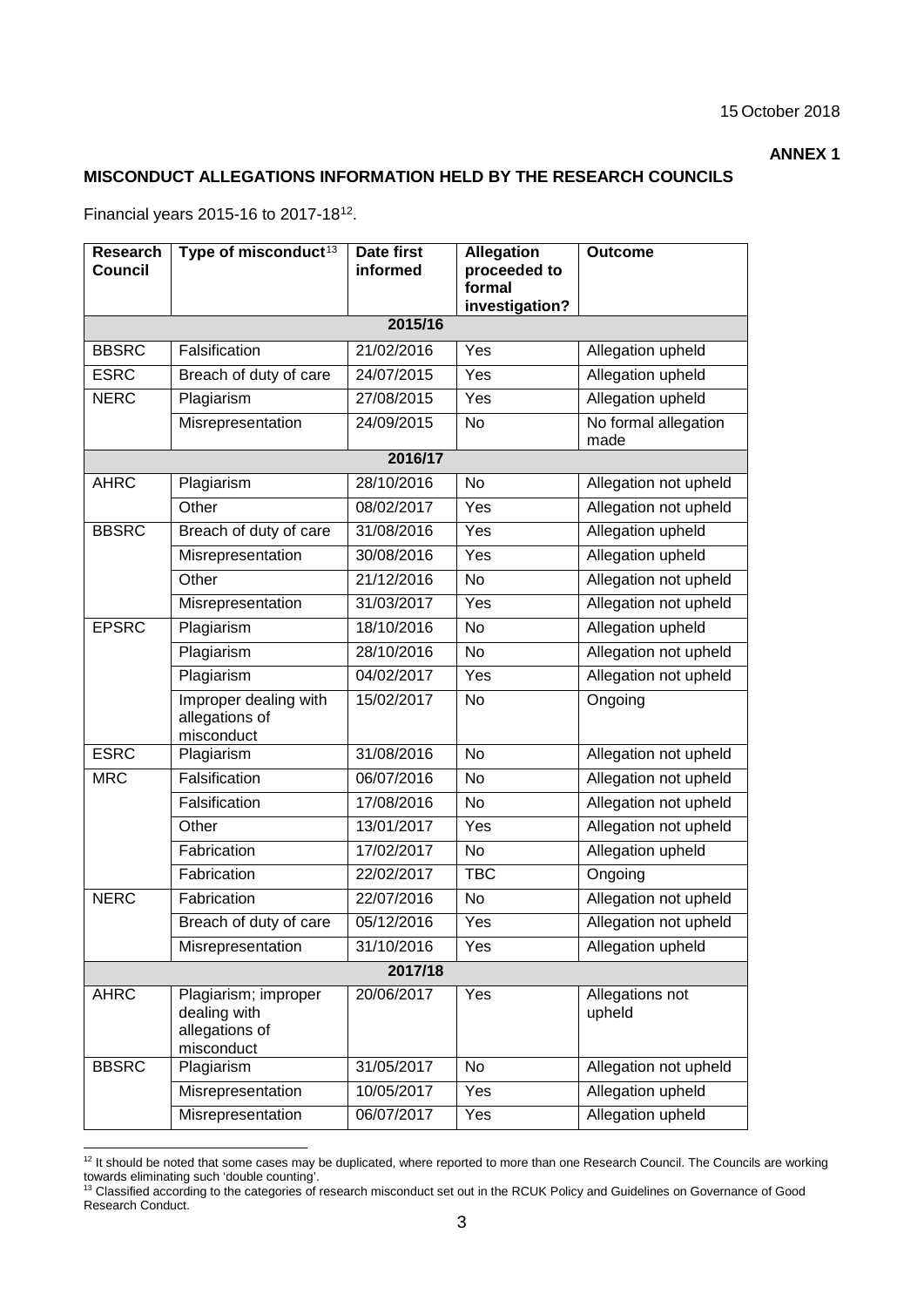|              | Fabrication            | 06/07/2017 | Yes        | No relevance to RCs                   |
|--------------|------------------------|------------|------------|---------------------------------------|
|              | Falsification          | 01/07/2017 | Yes        | Allegation upheld                     |
|              | Misrepresentation      | 19/07/2017 | No         | No relevance to RCs                   |
|              | Plagiarism             | 10/10/2017 | Yes        | Allegation not upheld                 |
|              | Plagiarism             | 15/12/2017 | Yes        | Ongoing                               |
|              | Falsification          | 12/02/2018 | Yes        | Allegation not upheld                 |
|              | Breach of duty of care | 15/12/2017 | Yes        | Ongoing                               |
|              | Breach of duty of care | 08/03/2018 | Yes        | Allegation upheld                     |
|              | Breach of duty of care | 08/03/2018 | <b>TBC</b> | Ongoing                               |
| <b>EPSRC</b> | Breach of duty of care | 03/04/2017 | No         | No formal allegation<br>made          |
|              | Plagiarism             | 14/04/2017 | Yes        | Ongoing                               |
|              | Plagiarism             | 03/05/2017 | <b>No</b>  | Allegation not upheld                 |
|              | Plagiarism             | 12/06/2017 | No         | No formal allegation<br>made          |
|              | Other                  | 23/06/2017 | No         | Allegation not upheld                 |
|              | Plagiarism             | 01/09/2017 | No         | Allegation not upheld                 |
|              | Plagiarism             | 25/09/2017 | No         | Allegation not upheld                 |
|              | Plagiarism             | 03/10/2017 | Yes        | Allegation upheld                     |
|              | Fabrication            | 13/10/2017 | Yes        | Allegation upheld                     |
|              | Plagiarism             | 05/10/2017 | Yes        | <b>Allegation partially</b><br>upheld |
|              | Plagiarism             | 20/10/2017 | No         | No formal allegation<br>made          |
|              | Plagiarism             | 19/01/2018 | <b>No</b>  | Allegation not upheld                 |
|              | Other                  | 22/02/2018 | No         | Allegation not upheld                 |
| <b>ESRC</b>  | Plagiarism             | 30/11/2017 | Yes        | Allegation not upheld                 |
| <b>MRC</b>   | Falsification          | 19/04/2017 | No         | Allegation upheld                     |
|              | Falsification          | 08/05/2017 | Yes        | Allegation upheld                     |
|              | Falsification          | 07/06/2017 | No         | Allegation not upheld                 |
|              | Breach of duty of care | 09/06/2017 | Yes        | Allegation upheld                     |
|              | Fabrication            | 21/06/2017 | Yes        | Allegation upheld                     |
|              | Plagiarism             | 15/08/2017 | Yes        | Allegation upheld                     |
|              | Other                  | 30/08/2017 | Yes        | Ongoing                               |
|              | Fabrication            | 04/09/2017 | Yes        | Allegation upheld                     |
|              | Plagiarism             | 26/10/2017 | Yes        | Allegation not upheld                 |
|              | Plagiarism             | 05/12/2017 | Yes        | Allegation not upheld                 |
| <b>NERC</b>  | Breach of duty of care | 26/04/2017 | No         | Allegation not upheld                 |